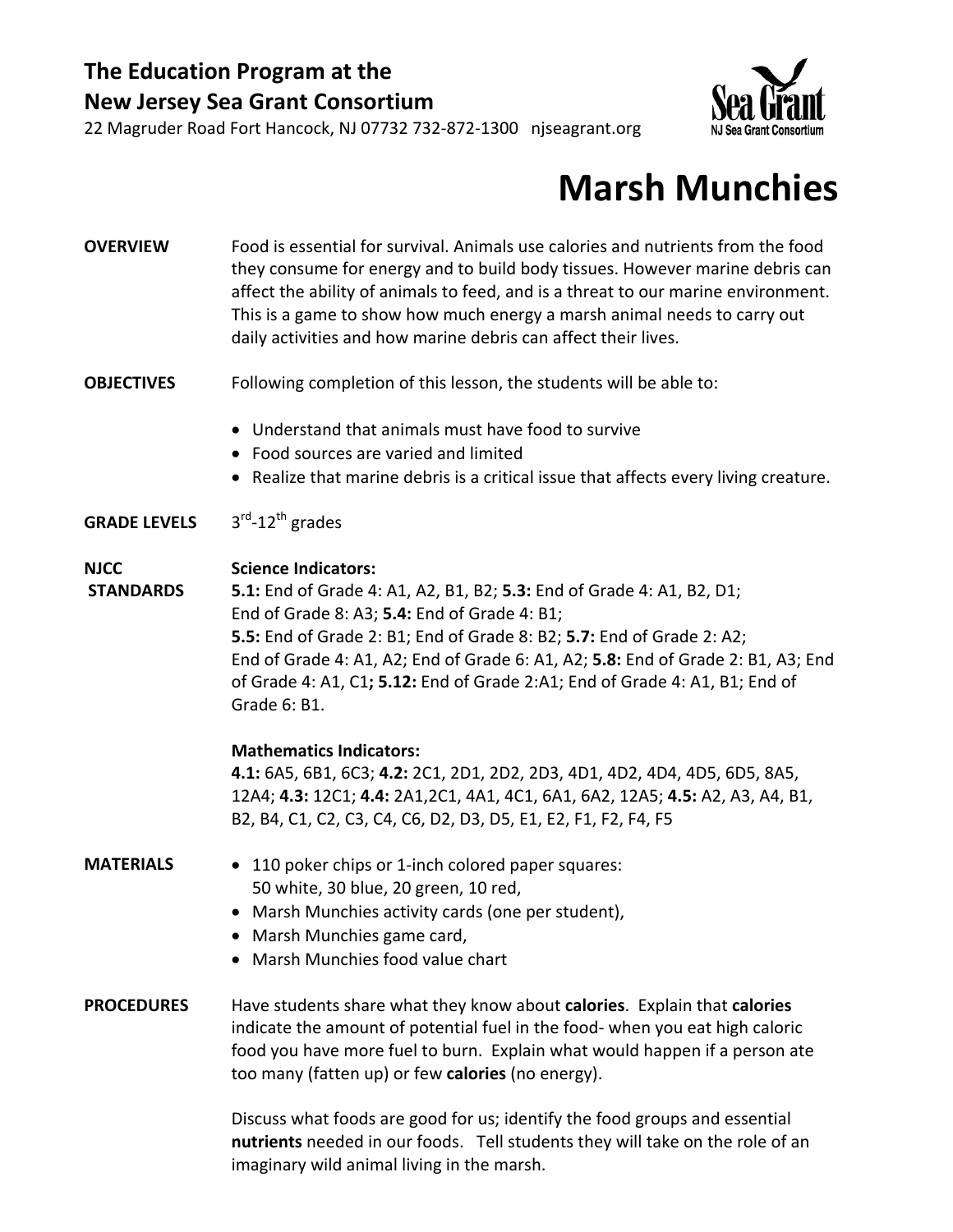Discuss how wild animals all need to find their own food for survival, there are no grocery stores. Ask what activities and challenges animals are faced with everyday that all require **energy.**

Discuss the challenge animals have in dealing with marine debris, such as animals mistakenly eating a piece of plastic thinking it is food, or entrapment in floating debris. How could marine debris affect the ability of animals to find enough food? What could happen to animals that mistakenly ate piece of Styrofoam or plastic fishing lure?

Explain that the game will show how much energy an animal needs to carry on daily activities and the effects pollution has on animals trying to survive. This game is for 25‐30 students; the setting may be on a clear floor area in the classroom, gym, or outdoors, which will represent the marsh. *Note: Caloric amounts used in this activity are not meant to be considered as actual "true" caloric requirements. Rather they help a student make comparisons in the exercise.* 

The poker chips or squares represent the different foods available to a marsh animal; see the chart for food values.

- A **red chip** is one extremely large meaty piece of fish, and 2 nice sized crustaceans. These munchies are worth *200* calories per chip.
- A **blue chip** is 2 medium mollusks, and 1 crustacean. This is worth *100* calories per chip.
- A **green chip** is a big gulp of plankton and a stalk of salt meadow hay; this is worth *50* calories per chip.
- The **white** chip is 1 small fish worth *25* calories per chip.

Explain how there will be less of more coveted food items worth more calories and how food worth little calories are usually more abundant. Discuss a food pyramid and how more smaller animals are needed to sustain the larger animals that will need more food to survive.

Round 1: toss the chips out onto the floor or field so they are scattered widely. This represents the food that can be found in the marsh. Tell the students in order to survive and complete daily activities they must at least collect 250 **calories**. On the word "Go" all students have 30 seconds to eat (collect chips) as much as they can. Call "Stop" when the time is up. Have each student calculate the total **calories** he or she has just gathered and record the figure on the game card.

Have students calculate their surplus or deficit, depending on whether or not they had any **energy** left over or did not have enough. Those who have a surplus have stored **energy** for more activities (or if they are lazy marsh animals they will get fat). Those who had a deficit are weak animals; however they must give up 75 calories for **energy** to go back out into "marsh" to find enough food to make up the deficit. All students should go back out and collect enough chips (calories) to survive. Then collect all the chips to move on to round 2.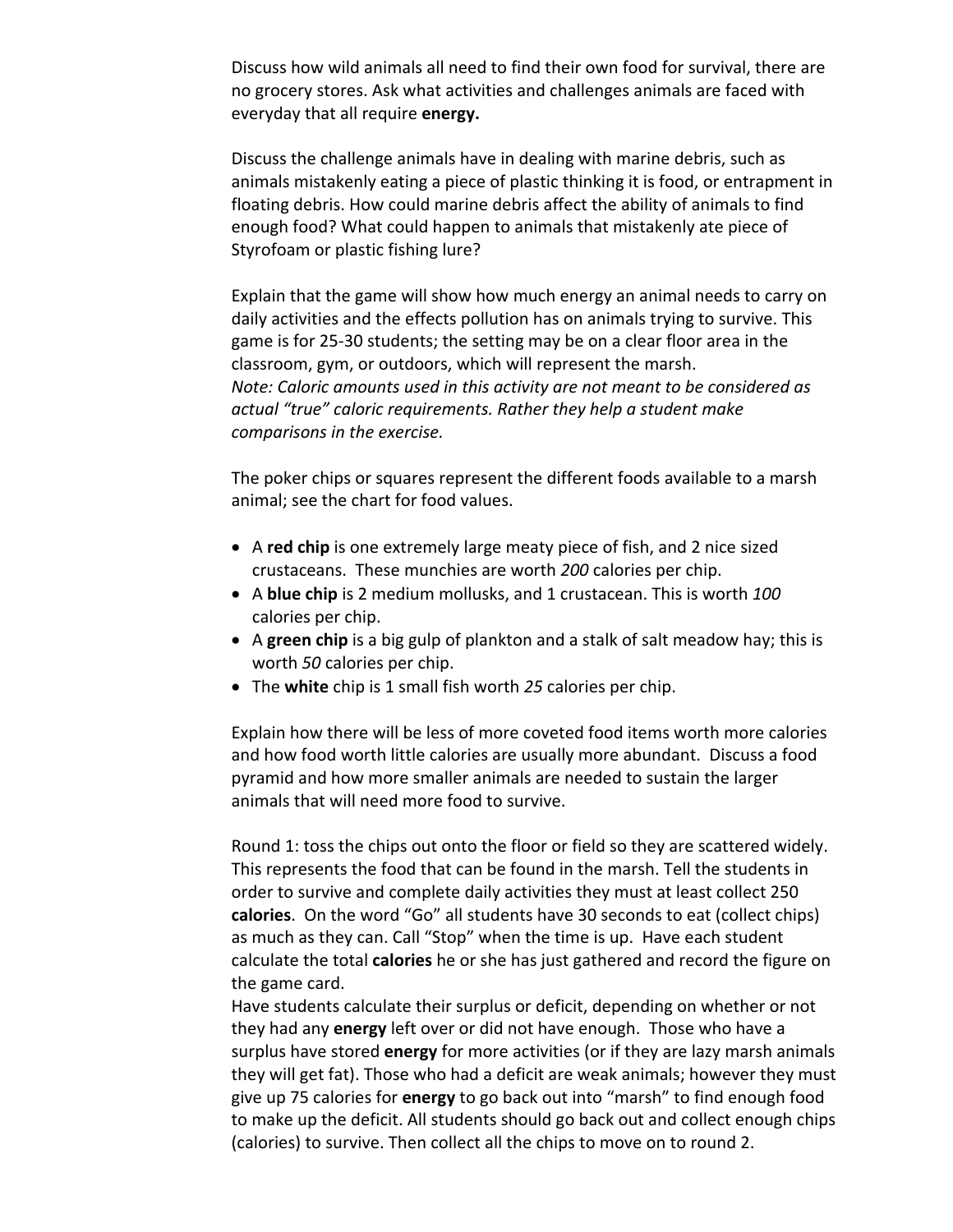Round 2: Repeat round one, except this time hand each student an activity card after they have returned with the chips.

Have students calculate the total number of **calories** (**energy**) needed for the activity on the card plus the 250 **calories** for daily activities. Give them time to figure out how many chips they have and if they possess enough to complete the activity. Then have them read their game cards aloud and turn in the appropriate number of chips. If the student has not collected enough, he or she did not complete their activity. Ask students why they may not have had the right amount of **energy** for some the activities. Explain that they did not eat enough food or the right kinds of food. Also, they didn't know in advance how many extra **calories** were needed so they did not eat correctly. Do animals in the wild know exactly how much food they will need to consume in a day? If there is no food left at the end ask why. Introduce the idea that food is a limited resource and not always easy to find. Students will begin to realize that survival in the marsh is not very simple.

Round 3: Hand out activity cards before searching for food and ask students to read theirs aloud. Also, this time give students hindrances (e.g. Use medical tape around hands to bind fingers together, as if a fishing line or six‐pack ring got caught around an animals mouth/beak) to represent how marine pollution affects the ability of animals to feed in the marsh. Secretly make one of the chips worth 0 calories, tell the students after they have collected their "food" that they have accidentally ate pollution, such as a piece of plastic that many marine creature mistake as food. Repeat the game.

Students should have a difficult time collecting and finding enough "food" for survival with their hindrances and will begin to recognize that marine debris is a severe problem that threatens the lives of marine animals.

Calories are a way of measuring how much energy a certain food possesses, and the amount of energy the body uses. Burning of **calories** is the body breaking down food molecules to release the energy stored within them, this is what gives us the fuel to live. The body stores energy it does not need in the form of fat, for future use if needed. All animals need a great deal of **calories** and **nutrients** to stay healthy and active. Many animals need an amazing number of **calories** daily to build and maintain its shelter, find and eat food, swim, walk, sleep, mate and/ or rear young, watch for predators and flee when necessary, and so on. Animals in the marsh eat everything from the grasses, plankton, other aquatic animals, and even dead animals. Nothing goes to waste.

During severe food shortages, many animals are known to eat each other! Various activities require different amounts of energy. For example, you will burn more calories outside playing tag rather than inside playing video games.

During high tide water flows into the marsh bringing **nutrients**, food and also marine **debris**! The small enclosed areas of the marsh and its tall grasses trap the debris and help keep the debris from floating freely in an open body of water.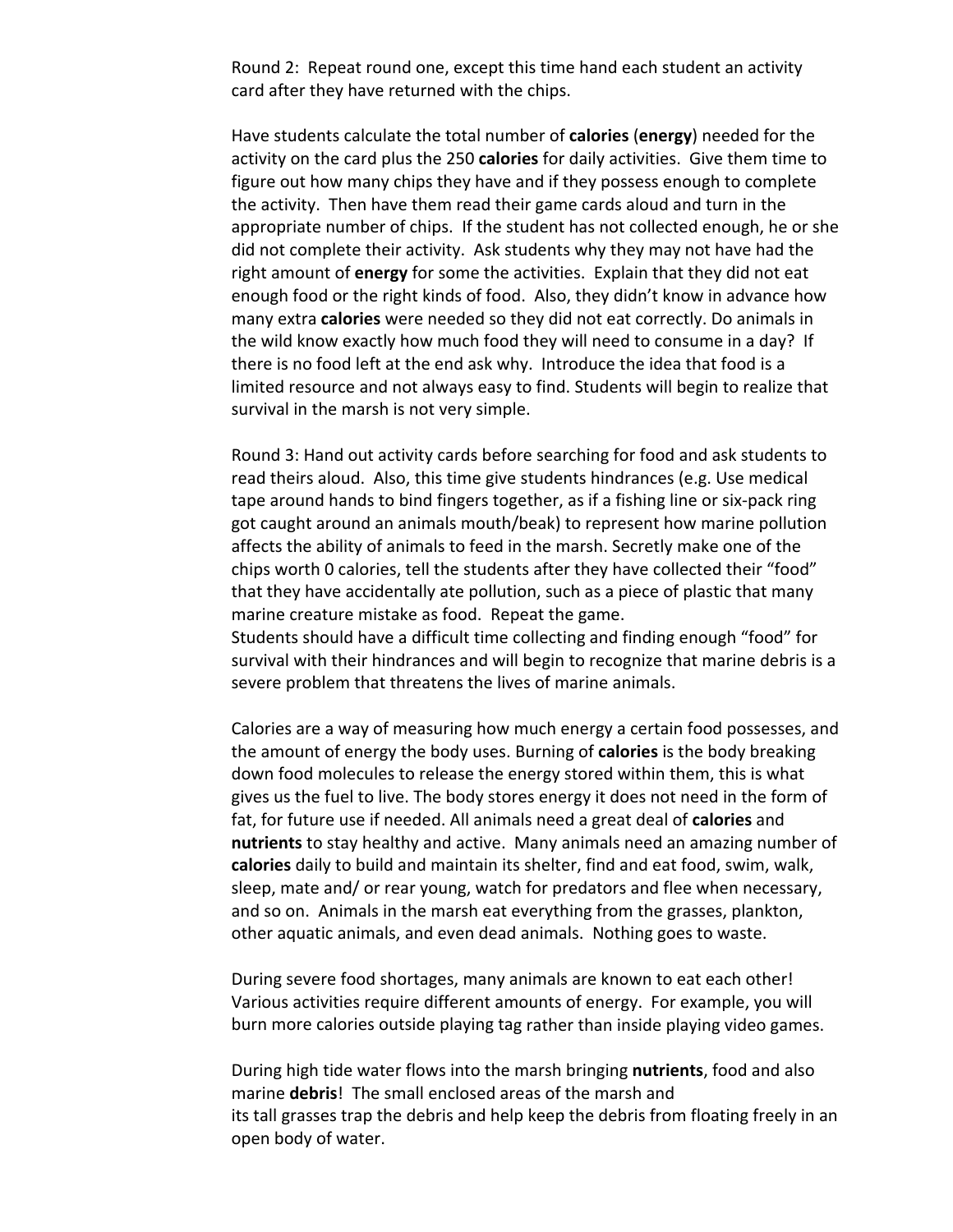The debris is unsightly and a threat to life in the marsh. Turtles and fish confuse plastic bags or balloons with food, plastic can cause the animals to choke or cause damage to internal organs. Marine birds mistake pieces of trash for food, feeding it to their young, which in turn deprives the young birds from **nutrients** that are needed and give them a false sense of being "full." Many marine mammals and fish die each year from become entrapped or strangled by plastic fishing gear, or six pack rings.

**VOCABULARY Calorie**‐ energy producing value in food; measurement of heat contained in food that the body uses to produce energy.

**Energy**‐ having power to do work

**Nutrients**‐ a nourishing ingredient in a food helps to promote growth.

**Debris**‐ improperly discarded trash or litter scattered about.

**EXTENSIONS** Skip round three; instead discuss conservation and how food sources are limited in the wild. Without discussing a better plan for collecting food, toss out half the chips. Add a new rule‐ for each chip that is left in the marsh, two more chips will be added of the same color for the next round. Play again two more times is best. The new rule should bring about changes in behavior. Fewer chips should have been taken these rounds. Students should become more conservative and thoughtful of others, realizing their **conservation** efforts were rewarded by additional food sources. This version of the game will help students understand the concepts of resource limitation and cooperative conservation.

Have students write a short report about possible solutions and what they can do themselves to help reduce the amount of pollution and marine debris found in our environment.

**REFERENCES** Adapted from "Marsh Munchies" WOW! Wonders of Wetlands, Environmental Concerns, PO Box P. St Michaels, MD 21663.

> United States Environmental Protection Agency Region 2: NJ, NY, PR, VI. FACTS "Plastic Litter Kills!" 26 Federal Plaza New York, NY 10278.

> > Rev. 11/11/10



The New Jersey Sea Grant Consortium (NJSGC) is an affiliation of colleges, universities and other groups dedicated to advancing knowledge and stewardship of New Jersey's marine and coastal environment. NJSGC meets its mission through its innovative research, education and outreach programs. For more information about NJSGC, visit njseagrant.org.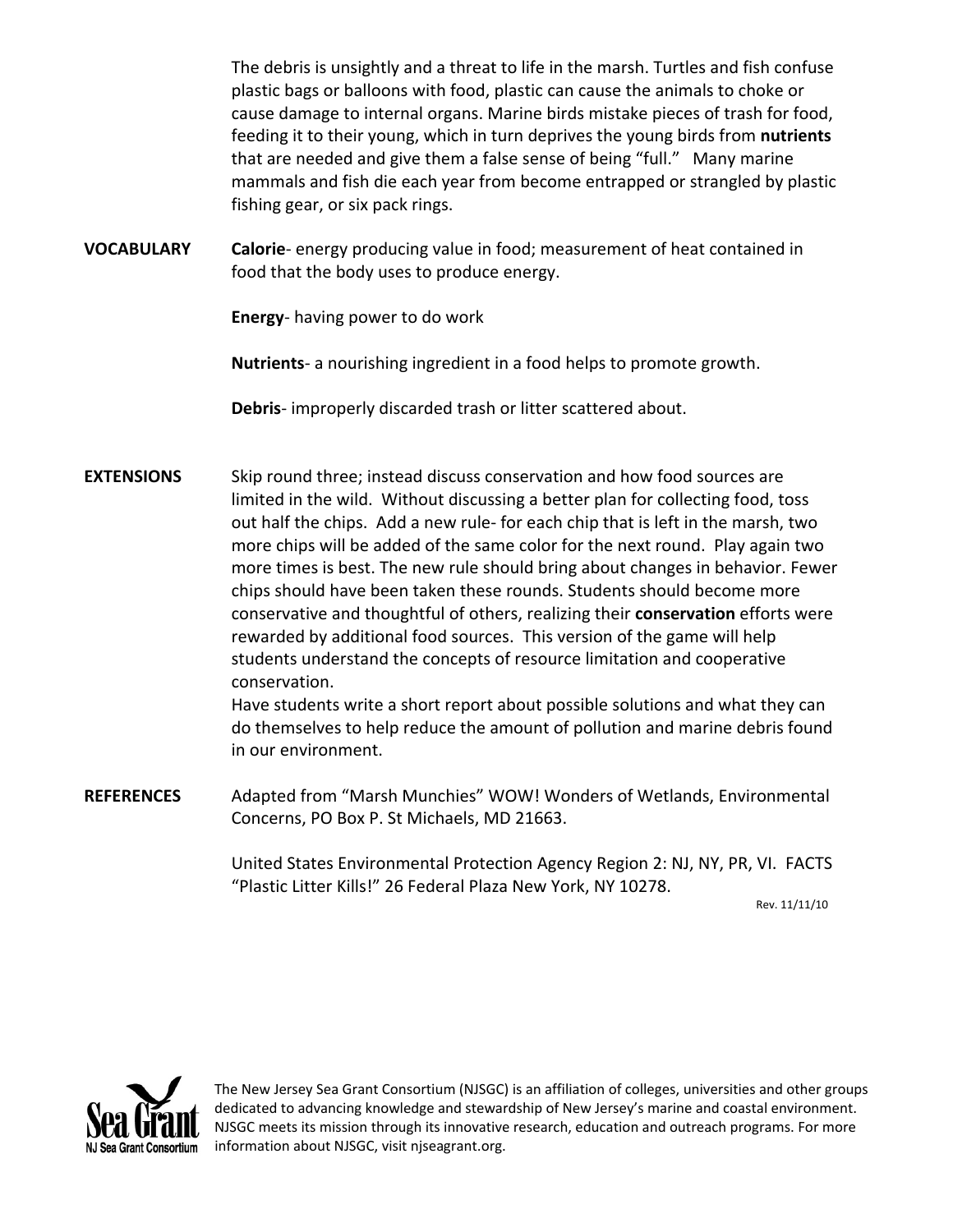

22 Magruder Road Fort Hancock, NJ 07732 732‐872‐1300 njseagrant.org

## **Marsh Munchies Game Card**

|                                 | Round 1<br># Calories | <b>Round 2</b><br># Calories | <b>Round 3</b><br># Calories |
|---------------------------------|-----------------------|------------------------------|------------------------------|
| <b>Total</b><br><b>Consumed</b> |                       |                              |                              |
| <b>Total Needed</b>             |                       |                              |                              |
| <b>Surplus</b>                  |                       |                              |                              |
| <b>Deficit</b>                  |                       |                              |                              |



The New Jersey Sea Grant Consortium (NJSGC) is an affiliation of colleges, universities and other groups dedicated to advancing knowledge and stewardship of New Jersey's marine and coastal environment. NJSGC meets its mission through its innovative research, education and outreach programs. For more information about NJSGC, visit njseagrant.org.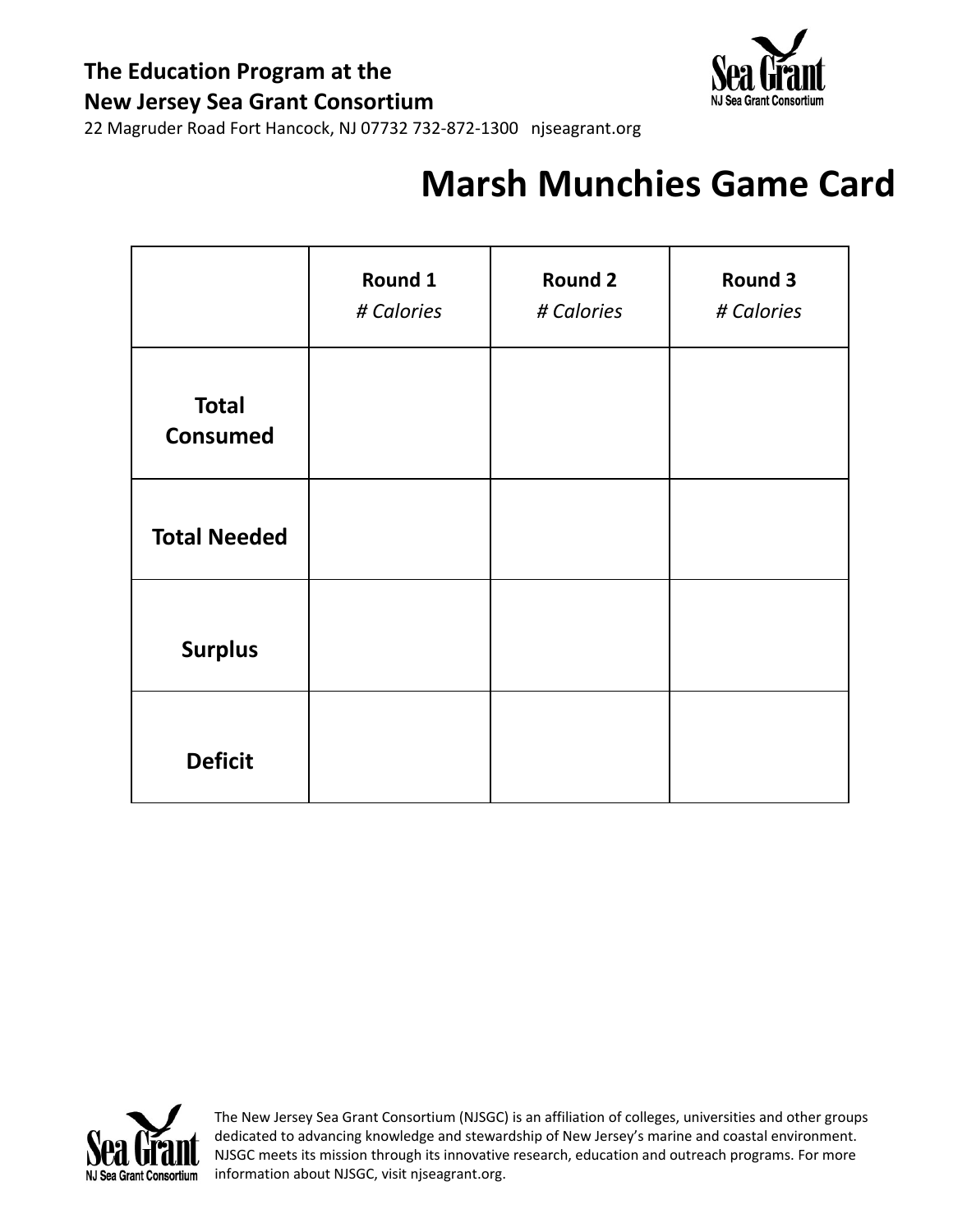

22 Magruder Road Fort Hancock, NJ 07732 732‐872‐1300 njseagrant.org

# **Marsh Munchies Food Value Chart**

| Color<br><b>Chips Collected</b> | <b>Food Eaten</b>                                         | Value<br>(in Calories) |
|---------------------------------|-----------------------------------------------------------|------------------------|
| <b>RED</b>                      | 1 Large meaty piece of fish +<br>2 Nice sized crustaceans | <b>200 Calories</b>    |
| <b>BLUE</b>                     | 2 medium mollusks +<br>1 Crustacean                       | <b>100 Calories</b>    |
| <b>GREEN</b>                    | 1 Big gulp of plankton +<br>1 Stalk of salt meadow hay    | <b>50 Calories</b>     |
| <b>WHITE</b>                    | <b>1 Small Fish</b>                                       | <b>25 Calories</b>     |



The New Jersey Sea Grant Consortium (NJSGC) is an affiliation of colleges, universities and other groups dedicated to advancing knowledge and stewardship of New Jersey's marine and coastal environment. NJSGC meets its mission through its innovative research, education and outreach programs. For more information about NJSGC, visit njseagrant.org.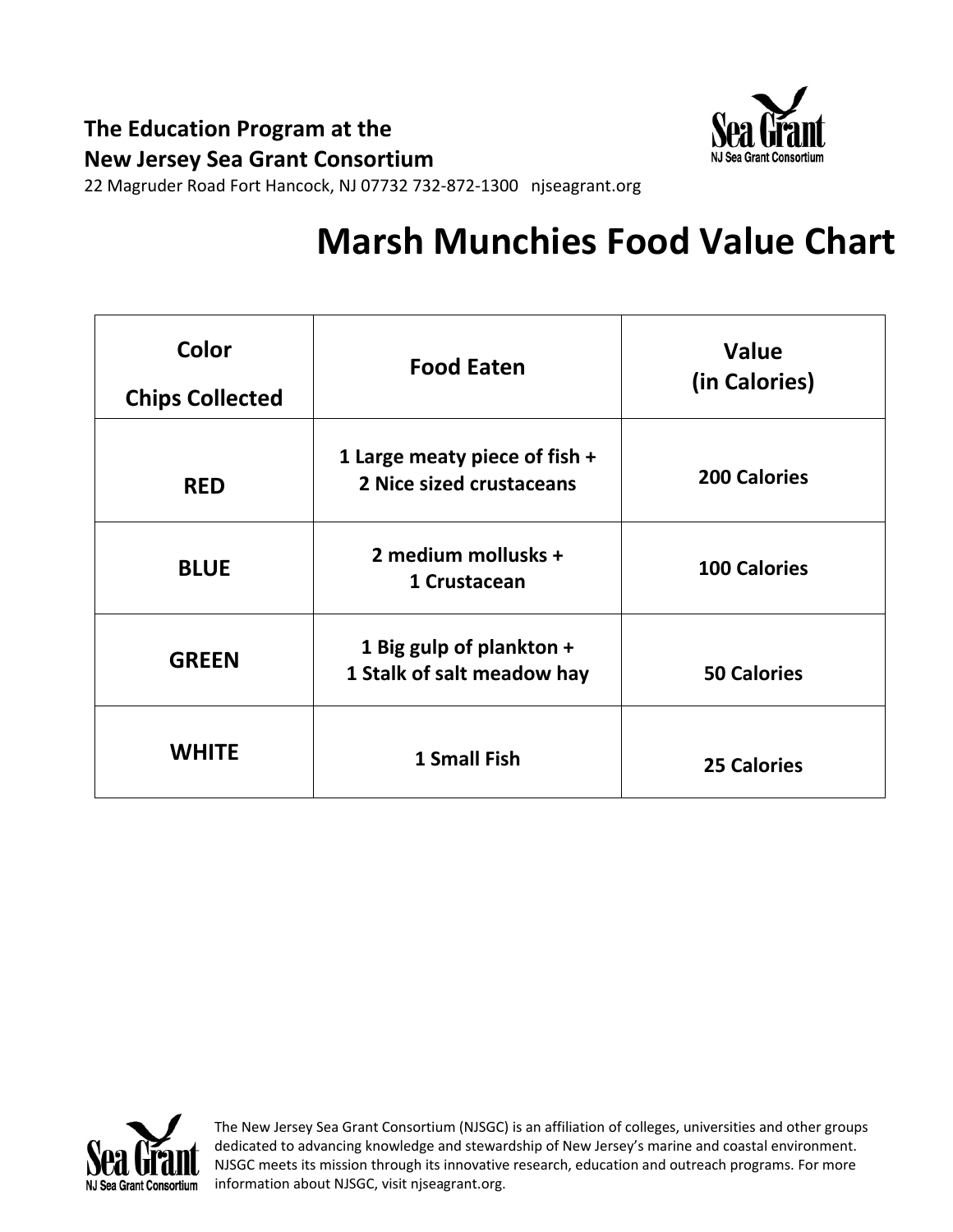

## **Marsh Munchies Activity Cards**

### **Watch Out!**

You are happily munching away on some marsh munchies when you spot the shadow of a hawk flying overhead! You look around frantically for a place to hide, you run for the closest creek, dive in, and hold your breath until the hawk goes away. You used up **400** extra calories that day for this whole ordeal.

> **Visit The New Jersey Sea Grant Consortium at www.njseagrant.org**

### **Snack Time!**

You're sick of eating the same old munchies! To supplement your diet you go fishing for something new to eat, as you look for the food in the marsh, you swim back and forth for a total of 40 yards. You catch four yummy worms worth 25 calories each. That wasn't worth the energy expended to catch them; you wasted **300** extra calories that day.

> **Visit The New Jersey Sea Grant Consortium at www.njseagrant.org**

#### **Suppertime!**

You swam through the marsh to find the best of munchies to eat. You covered an extra 45 yards to fill you up, and you used 10 calories per yard. That's a total of **450** extra calories you expended to get that good supper.

> **Visit The New Jersey Sea Grant Consortium at www.njseagrant.org**

### **Brrrr!!**

Its winter and you're freezing! You're snuggled in you sleeping lodge with you mate and young cuddled around you. Usually that's enough to keep you warm, but tonight it's colder than usual outside. As you lie there shivering you use up 50 calories per hour. The sun won't come up for another 6 hours, that's **300** calories you shiver away!

> **Visit The New Jersey Sea Grant Consortium at www.njseagrant.org**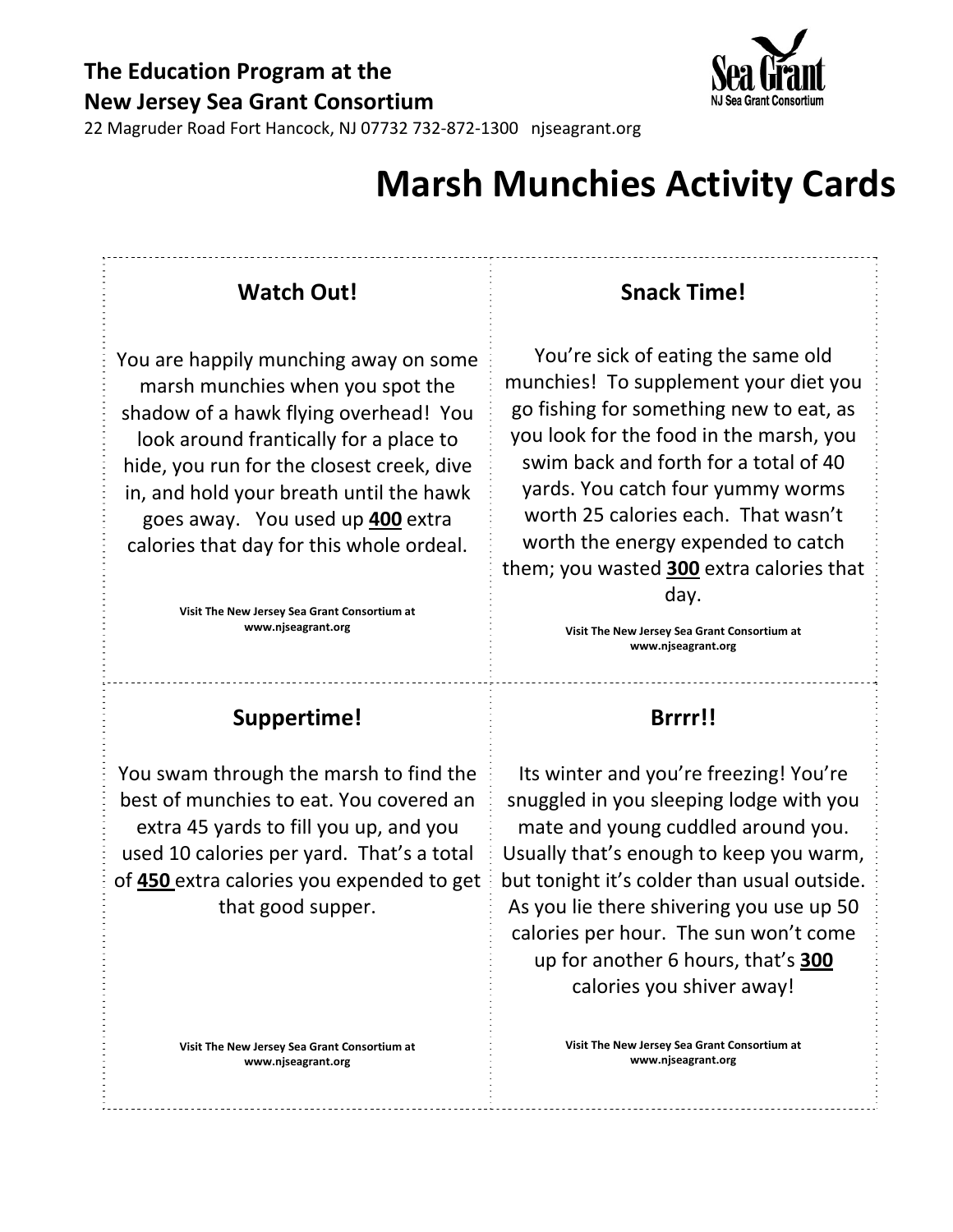

22 Magruder Road Fort Hancock, NJ 07732 732‐872‐1300 njseagrant.org

## **Marsh Munchies Activity Cards**

| <b>Building a City</b>                                                                                                                                                                                                                                                                                            | <b>Home Maintenance</b>                                                                                                                                                                                                                                                                                             |  |
|-------------------------------------------------------------------------------------------------------------------------------------------------------------------------------------------------------------------------------------------------------------------------------------------------------------------|---------------------------------------------------------------------------------------------------------------------------------------------------------------------------------------------------------------------------------------------------------------------------------------------------------------------|--|
| You decided to move to a new section of<br>the marsh, since you're buddies ate all<br>the munchies in the old part. It took 200<br>calories to excavate the space, 200<br>calories to find the materials, and 200<br>calories to build the new home. An extra<br>600 calories was used to build your new<br>home. | You needed to make some home repairs.<br>To fix up your home you had to find<br>cordgrass and driftwood, an activity that<br>used up 150 calories. Making the repairs<br>used up an extra 200 calories. 350<br>calories was used to make all the repairs<br>on your home.                                           |  |
| Visit The New Jersey Sea Grant Consortium at<br>www.njseagrant.org                                                                                                                                                                                                                                                | Visit The New Jersey Sea Grant Consortium at<br>www.njseagrant.org                                                                                                                                                                                                                                                  |  |
| Courtship                                                                                                                                                                                                                                                                                                         | Swimming                                                                                                                                                                                                                                                                                                            |  |
| After 3 days of courting, you've found<br>your perfect match! It took a lot to get<br>this critter interested in you to become<br>your mate. In fact you spent 400 calories<br>to bring gifts and show off to win your<br>mate over.                                                                              | You decided to have a little fun and take<br>a nice refreshing swim. You swim over to<br>a part of the marsh unknown to you, and<br>you get stuck in the waters between the<br>tides. Your fun little swim ends up taking<br>over 3 hours. You used up <b>450</b> extra<br>calories until you finally made it home. |  |

**Visit The New Jersey Sea Grant Consortium at www.njseagrant.org**

**Visit The New Jersey Sea Grant Consortium at www.njseagrant.org**